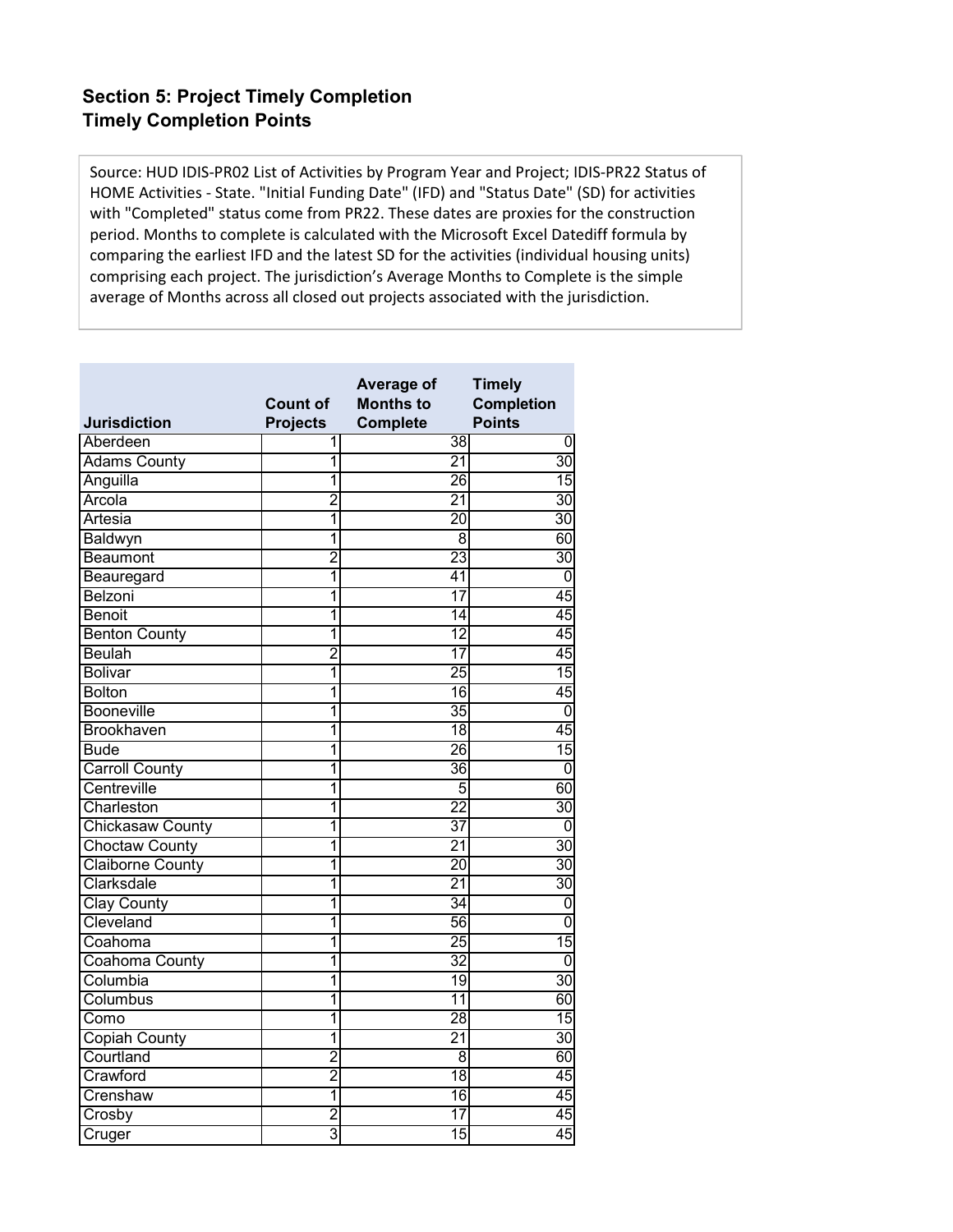Source: HUD IDIS‐PR02 List of Activities by Program Year and Project; IDIS‐PR22 Status of HOME Activities ‐ State. "Initial Funding Date" (IFD) and "Status Date" (SD) for activities with "Completed" status come from PR22. These dates are proxies for the construction period. Months to complete is calculated with the Microsoft Excel Datediff formula by comparing the earliest IFD and the latest SD for the activities (individual housing units) comprising each project. The jurisdiction's Average Months to Complete is the simple average of Months across all closed out projects associated with the jurisdiction.

| <b>Jurisdiction</b>     | <b>Count of</b><br><b>Projects</b> | Average of<br><b>Months to</b><br><b>Complete</b> | <b>Timely</b><br><b>Completion</b><br><b>Points</b> |
|-------------------------|------------------------------------|---------------------------------------------------|-----------------------------------------------------|
| Dekalb                  | 1                                  | $\overline{14}$                                   | 45                                                  |
| $\overline{D'D}$        | 1                                  | 53                                                | $\overline{0}$                                      |
| <b>Doddsville</b>       | 1                                  | $\overline{37}$                                   | $\overline{0}$                                      |
| <b>Drew</b>             | $\overline{2}$                     | $\overline{25}$                                   | $\overline{30}$                                     |
| Duncan                  | 1                                  | $\overline{34}$                                   | $\overline{0}$                                      |
| <b>Durant</b>           | $\overline{2}$                     | $\overline{25}$                                   | $\overline{30}$                                     |
| Edwards                 | 1                                  | $\overline{14}$                                   | 45                                                  |
| Ellisville              | 1                                  | $\overline{12}$                                   | 60                                                  |
| Ethel                   | 1                                  | $\overline{12}$                                   | 60                                                  |
| Eupora                  | 1                                  | $\overline{20}$                                   | $\overline{30}$                                     |
| Fayette                 | 1                                  | $\overline{25}$                                   | $\overline{15}$                                     |
| Flora                   | 1                                  | 38                                                | $\overline{0}$                                      |
| <b>Franklin County</b>  | 1                                  | $\overline{26}$                                   | 15                                                  |
| <b>George County</b>    | 1                                  | $\overline{14}$                                   | 45                                                  |
| Goodman                 | 1                                  | $\overline{10}$                                   | 60                                                  |
| <b>Greene County</b>    | 1                                  | 36                                                | 0                                                   |
| Greenville              | 1                                  | 36                                                | $\overline{0}$                                      |
| Greenwood               | 1                                  | 38                                                | $\overline{0}$                                      |
| Grenada                 | $\overline{\mathbf{1}}$            | $\overline{34}$                                   | $\overline{0}$                                      |
| Gunnison                | 1                                  | 19                                                | $\overline{30}$                                     |
| Hazelhurst              | $\overline{2}$                     | $\overline{19}$                                   | $\overline{30}$                                     |
| Heidelberg              | 1                                  | $\overline{35}$                                   | $\overline{0}$                                      |
| Hollandale              | $\overline{2}$                     | $\overline{32}$                                   | $\overline{0}$                                      |
| <b>Humphreys County</b> | 1                                  | $\overline{18}$                                   | 45                                                  |
| Indianola               | 1                                  | $\overline{13}$                                   | 45                                                  |
| Inverness               | 2                                  | $\overline{30}$                                   | $\overline{15}$                                     |
| Isola                   | $\overline{2}$                     | $\overline{25}$                                   | 15                                                  |
| <b>Issaquena County</b> | 1                                  | $\overline{31}$                                   | $\overline{0}$                                      |
| Itta Bena               | 1                                  | $\overline{29}$                                   | 15                                                  |
| Jasper County           | $\overline{1}$                     | 42                                                | $\overline{0}$                                      |
| Jefferson County        | $\overline{1}$                     | $\overline{21}$                                   | $\overline{30}$                                     |
| Jefferson Davis County  | 3                                  | $\overline{17}$                                   | 45                                                  |
| <b>Jones County</b>     | 1                                  | $\overline{32}$                                   | $\overline{0}$                                      |
| Kilmichael              | 1                                  | $\overline{31}$                                   | $\overline{0}$                                      |
| Lambert                 | 1                                  | $\overline{20}$                                   | $\overline{30}$                                     |
| <b>Lawrence County</b>  | 1                                  | 42                                                | $\overline{0}$                                      |
| Leflore                 | 1                                  | 28                                                | 15                                                  |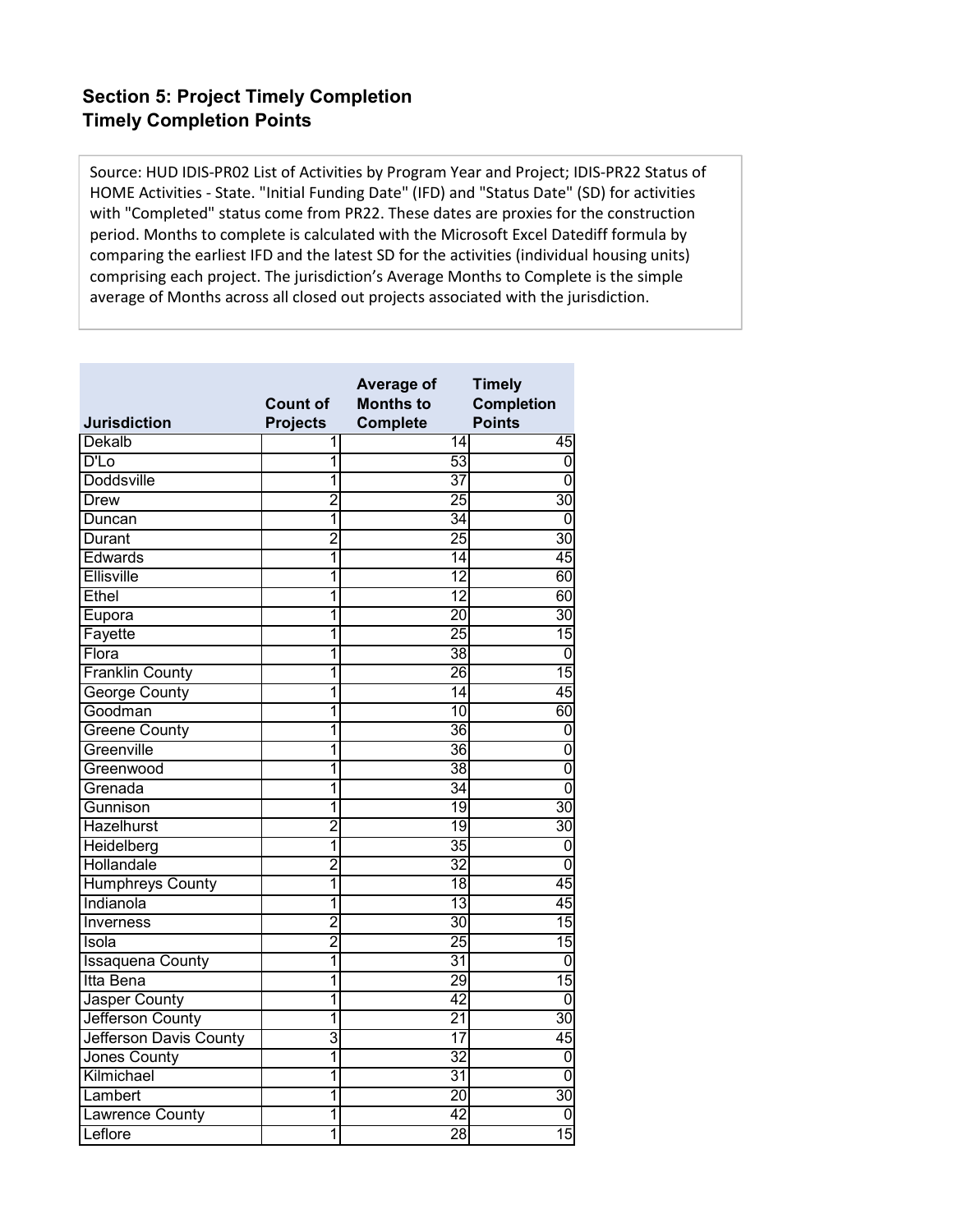Source: HUD IDIS‐PR02 List of Activities by Program Year and Project; IDIS‐PR22 Status of HOME Activities ‐ State. "Initial Funding Date" (IFD) and "Status Date" (SD) for activities with "Completed" status come from PR22. These dates are proxies for the construction period. Months to complete is calculated with the Microsoft Excel Datediff formula by comparing the earliest IFD and the latest SD for the activities (individual housing units) comprising each project. The jurisdiction's Average Months to Complete is the simple average of Months across all closed out projects associated with the jurisdiction.

| <b>Jurisdiction</b>      | <b>Count of</b><br><b>Projects</b> | Average of<br><b>Months to</b><br><b>Complete</b> | <b>Timely</b><br><b>Completion</b><br><b>Points</b> |
|--------------------------|------------------------------------|---------------------------------------------------|-----------------------------------------------------|
| <b>Leflore County</b>    | 1                                  | 29                                                | 15                                                  |
| Leland                   | $\overline{2}$                     | 16                                                | 45                                                  |
| Lexington                | 3                                  | 19                                                | 30                                                  |
| <b>Lincoln County</b>    | 1                                  | $\overline{27}$                                   | 15                                                  |
| Louise                   | 1                                  | $\overline{19}$                                   | $\overline{30}$                                     |
| <b>Lowndes County</b>    | 1                                  | $\overline{47}$                                   | 0                                                   |
| Lula                     | 1                                  | $\overline{21}$                                   | $\overline{30}$                                     |
| Macon                    | 1                                  | $\overline{28}$                                   | $\overline{15}$                                     |
| <b>Marion County</b>     | 1                                  | $\overline{12}$                                   | 45                                                  |
| <b>Marks</b>             | 1                                  | $\overline{32}$                                   | $\overline{0}$                                      |
| Marshall County          | 1                                  | $\overline{22}$                                   | $\overline{30}$                                     |
| <b>Mayersville</b>       | 3                                  | $\overline{17}$                                   | 45                                                  |
| Mclain                   | 1                                  | $\overline{23}$                                   | $\overline{30}$                                     |
| Merigold                 | 1                                  | $\overline{25}$                                   | 15                                                  |
| Metcalfe                 | 1                                  | 13                                                | 45                                                  |
| <b>Montgomery County</b> | 1                                  | $\overline{15}$                                   | 45                                                  |
| Moorhead                 | 1                                  | 19                                                | $\overline{30}$                                     |
| Morgan City              | 1                                  | 19                                                | $\overline{30}$                                     |
| Morton                   | 1                                  | $\overline{30}$                                   | 15                                                  |
| <b>Mound Bayou</b>       | 1                                  | 19                                                | $\overline{30}$                                     |
| <b>Noxubee County</b>    | $\overline{2}$                     | 26                                                | 15                                                  |
| Oakland                  | 1                                  | $\overline{37}$                                   | $\overline{0}$                                      |
| Okolona                  | 1                                  | $\overline{38}$                                   | $\overline{0}$                                      |
| Oktibbeha County         | 1                                  | $\overline{23}$                                   | $\overline{30}$                                     |
| Osyka                    | 1                                  | $\overline{14}$                                   | 45                                                  |
| Panola County            | 1                                  | $\overline{31}$                                   | $\overline{0}$                                      |
| <b>Perry County</b>      | $\overline{2}$                     | $\overline{17}$                                   | 45                                                  |
| Pickens                  | 1                                  | $\overline{18}$                                   | 45                                                  |
| <b>Prentiss</b>          | $\overline{1}$                     | 40                                                | 0                                                   |
| Quitman                  | $\overline{1}$                     | $\overline{37}$                                   | $\overline{0}$                                      |
| <b>Quitman County</b>    | $\overline{1}$                     | $\overline{26}$                                   | 15                                                  |
| Richton                  | 1                                  | $\overline{14}$                                   | 45                                                  |
| <b>Ripley</b>            | 1                                  | $\overline{24}$                                   | $\overline{30}$                                     |
| <b>Rolling Fork</b>      | 1                                  | 19                                                | 30                                                  |
| Rosedale                 | $\overline{2}$                     | $\overline{18}$                                   | 45                                                  |
| Ruleville                | 1                                  | $\overline{32}$                                   | Ō                                                   |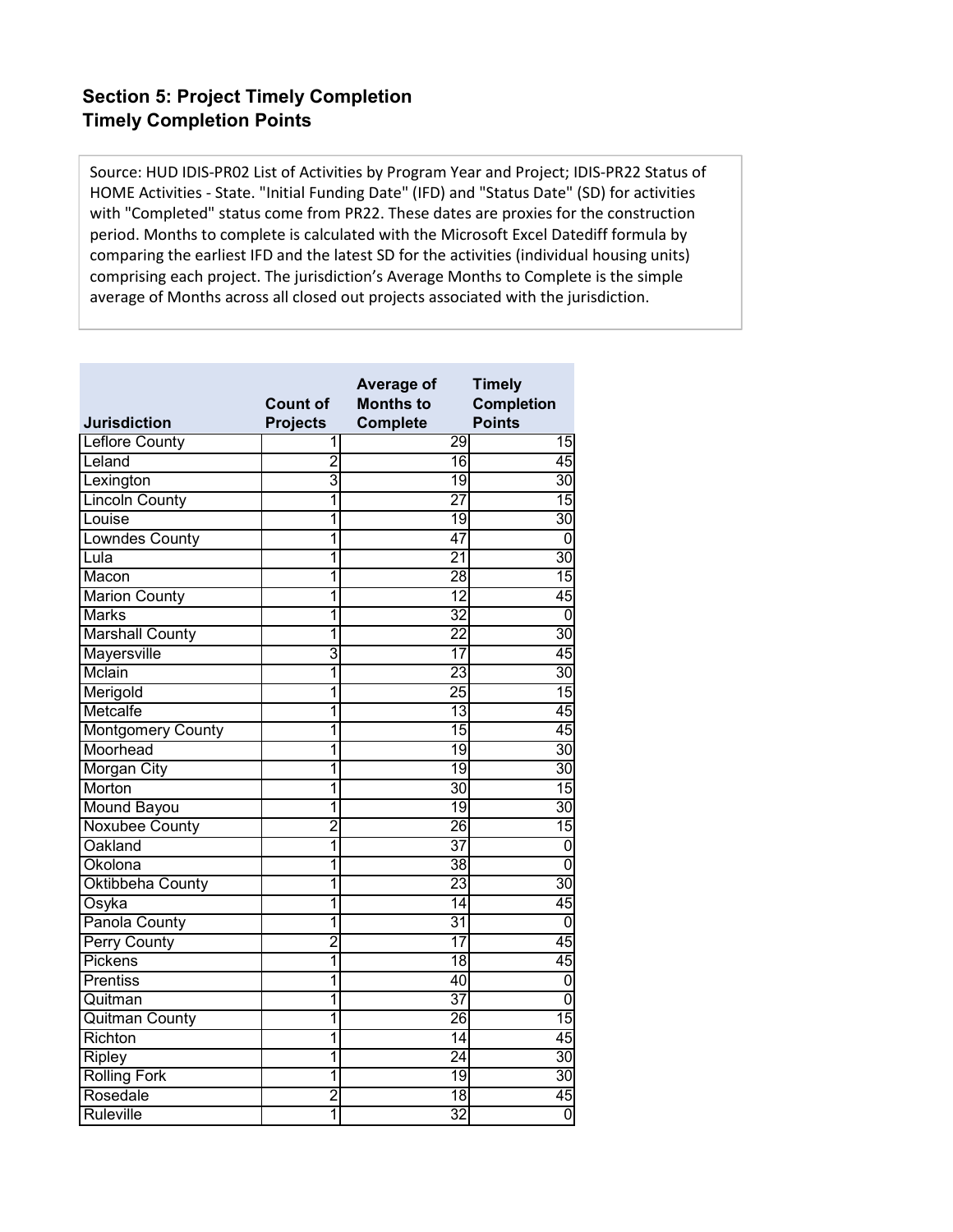Source: HUD IDIS‐PR02 List of Activities by Program Year and Project; IDIS‐PR22 Status of HOME Activities ‐ State. "Initial Funding Date" (IFD) and "Status Date" (SD) for activities with "Completed" status come from PR22. These dates are proxies for the construction period. Months to complete is calculated with the Microsoft Excel Datediff formula by comparing the earliest IFD and the latest SD for the activities (individual housing units) comprising each project. The jurisdiction's Average Months to Complete is the simple average of Months across all closed out projects associated with the jurisdiction.

| <b>Jurisdiction</b>        | <b>Count of</b><br><b>Projects</b> | Average of<br><b>Months to</b><br><b>Complete</b> | <b>Timely</b><br><b>Completion</b><br><b>Points</b> |
|----------------------------|------------------------------------|---------------------------------------------------|-----------------------------------------------------|
| Sandersville               | 1                                  | 12                                                | 45                                                  |
| Schlater                   | 1                                  | $\overline{28}$                                   | 15                                                  |
| Scooba                     | 1                                  | 45                                                | $\overline{0}$                                      |
| Sharkey                    | 1                                  | $\overline{22}$                                   | $\overline{30}$                                     |
| Shaw                       | 1                                  | 41                                                | $\overline{0}$                                      |
| Shelby                     | 1                                  | $\overline{22}$                                   | $\overline{30}$                                     |
| Shuqualak                  | 1                                  | $\overline{26}$                                   | $\overline{15}$                                     |
| Sidon                      | $\overline{2}$                     | $\overline{36}$                                   | $\overline{0}$                                      |
| <b>Silver City</b>         | $\overline{\mathbf{1}}$            | $\overline{17}$                                   | 45                                                  |
| Sledge                     | 1                                  | $\overline{20}$                                   | $\overline{30}$                                     |
| Starkville                 | 1                                  | $\overline{31}$                                   | $\overline{0}$                                      |
| <b>State Line</b>          | 1                                  | 19                                                | $\overline{30}$                                     |
| Sumrall                    | 1                                  | $\overline{27}$                                   | 15                                                  |
| Sunflower                  | 1                                  | $\overline{14}$                                   | 45                                                  |
| <b>Sunflower County</b>    | 3                                  | 19                                                | 45                                                  |
| <b>Tallahatchie County</b> | 1                                  | 12                                                | 45                                                  |
| <b>Tate County</b>         | 1                                  | $\overline{21}$                                   | $\overline{30}$                                     |
| Tchula                     | $\overline{2}$                     | $\overline{31}$                                   | $\overline{0}$                                      |
| <b>Tishomingo County</b>   | 1                                  | $\overline{18}$                                   | 45                                                  |
| Tutwiler                   | 1                                  | $\overline{31}$                                   | $\overline{0}$                                      |
| Utica                      | 1                                  | 6                                                 | 60                                                  |
| Walnut                     | $\overline{\mathbf{1}}$            | $\overline{21}$                                   | $\overline{30}$                                     |
| <b>Walthall County</b>     | 1                                  | $\overline{38}$                                   | $\mathbf 0$                                         |
| <b>Washington County</b>   | 1                                  | 26                                                | $\overline{15}$                                     |
| <b>Wayne County</b>        | 1                                  | $\overline{27}$                                   | 15                                                  |
| Waynesboro                 | 1                                  | 7                                                 | 60                                                  |
| Webb                       | 1                                  | 29                                                | 15                                                  |
| <b>Webster County</b>      | $\overline{2}$                     | $\overline{12}$                                   | 60                                                  |
| <b>West Point</b>          | $\overline{1}$                     | $\overline{30}$                                   | $\overline{15}$                                     |
| <b>Wilkinson County</b>    | $\overline{1}$                     | $\overline{10}$                                   | 60                                                  |
| Winona                     | $\overline{1}$                     | $\overline{20}$                                   | 30                                                  |
| <b>Winston County</b>      | 1                                  | $\overline{30}$                                   | 15                                                  |
| Woodville                  | 1                                  | 7                                                 | 60                                                  |
| <b>Yazoo County</b>        | $\overline{2}$                     | 23                                                | $\overline{30}$                                     |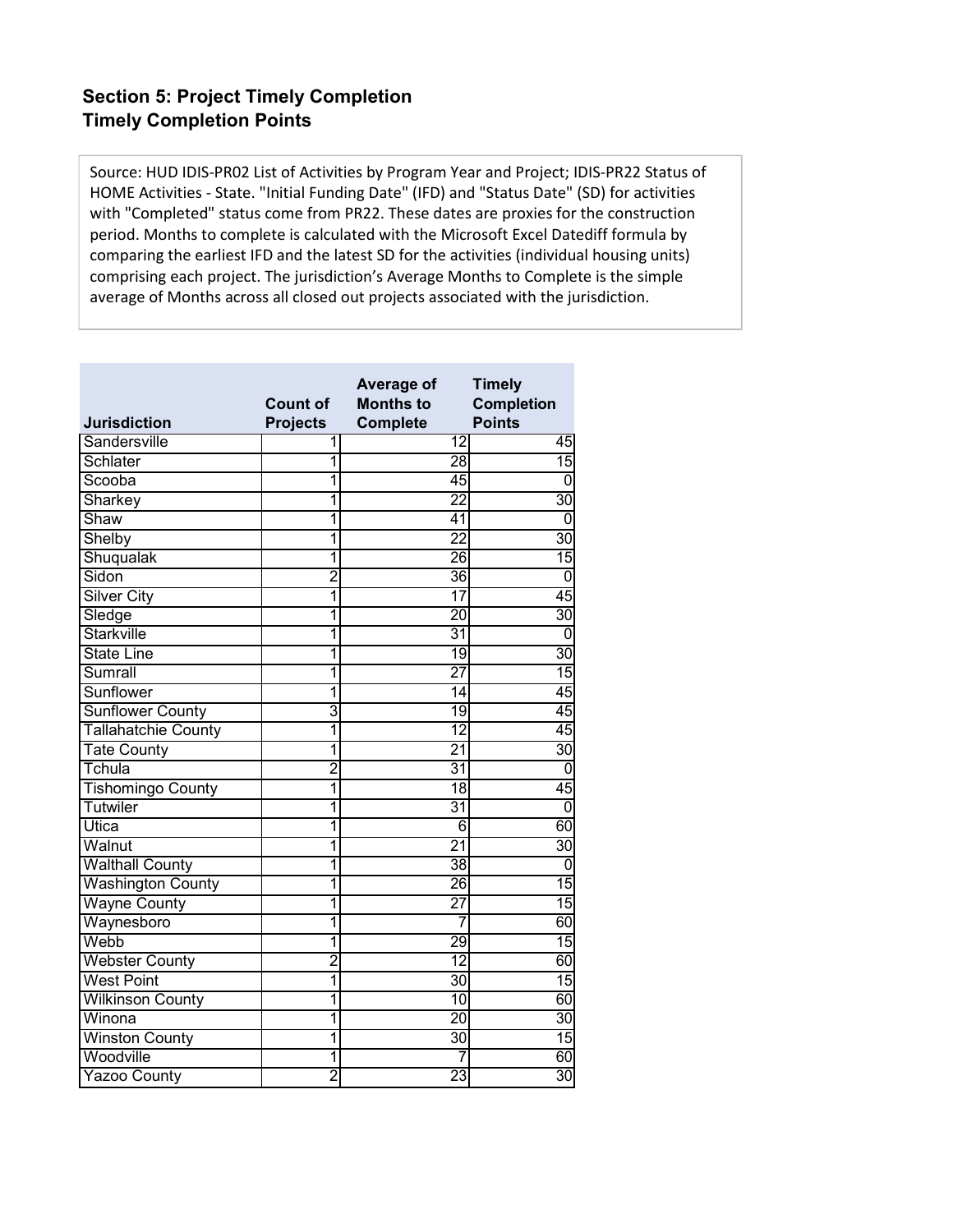| Completed<br>Homeowner |
|------------------------|
| Rehab                  |
|                        |

| <b>Jurisdiction Recode</b> | <b>YR-IDIS#</b> | <b>Funded</b> | <b>Funding Date</b> | <b>Status Date</b> | <b>Complete</b> |
|----------------------------|-----------------|---------------|---------------------|--------------------|-----------------|
| <b>Aberdeen</b>            | 2014-53         | 2014          | 12/11/15            | 3/5/19             | 38              |
| <b>Adams County</b>        | 2011-110        | 2011          | 1/6/12              | 10/16/13           | 21              |
| Anguilla                   | 2009-148        | 2009          | 1/29/10             | 4/25/12            | 26              |
| <b>Arcola</b>              | 2007-123        | 2007          | 3/17/09             | 8/26/10            | 17              |
| <b>Arcola</b>              | 2010-111        | 2010          | 5/18/11             | 6/11/13            | 24              |
| <b>Artesia</b>             | 2009-165        | 2009          | 2/1/10              | 10/5/11            | 20              |
| <b>Baldwyn</b>             | 2006-204        | 2006          | 4/12/13             | 12/31/13           | $\bf 8$         |
| <b>Beaumont</b>            | 2006-91         | 2006          | 1/18/07             | 7/7/08             | 17              |
| <b>Beaumont</b>            | 2007-206        | 2007          | 4/19/13             | 10/15/15           | 29              |
| <b>Beauregard</b>          | 2007-124        | 2007          | 12/9/08             | 5/18/12            | 41              |
| <b>Belzoni</b>             | 2007-125        | 2007          | 3/5/09              | 8/31/10            | 17              |
| <b>Benoit</b>              | 2007-126        | 2007          | 3/17/09             | 5/25/10            | 14              |
| <b>Benton County</b>       | 2014-54         | 2014          | 10/15/15            | 10/24/16           | 12              |
| <b>Beulah</b>              | 2007-127        | 2007          | 1/6/09              | 8/2/10             | 18              |
| <b>Beulah</b>              | 2009-205        | 2009          | 5/12/11             | 9/7/12             | 15              |
| <b>Bolivar</b>             | 2009-206        | 2009          | 5/19/11             | 6/25/13            | 25              |
| <b>Bolton</b>              | 2009-143        | 2009          | 1/29/10             | 6/16/11            | 16              |
| <b>Booneville</b>          | 2011-104        | 2011          | 1/9/12              | 12/19/14           | 35              |
| <b>Brookhaven</b>          | 2006-115        | 2006          | 11/6/07             | 5/29/09            | 18              |
| <b>Bude</b>                | 2006-116        | 2006          | 3/23/07             | 5/29/09            | 26              |
| <b>Carroll County</b>      | 2012-76         | 2012          | 3/21/14             | 3/27/17            | 36              |
| <b>Centreville</b>         | 2006-117        | 2006          | 8/13/08             | 2/2/09             | 5               |
| <b>Charleston</b>          | 2008-70         | 2008          | 7/31/09             | 6/27/11            | 22              |
| <b>Chickasaw County</b>    | 2012-79         | 2012          | 7/7/14              | 9/6/17             | 37              |
| <b>Choctaw County</b>      | 2009-170        | 2009          | 2/1/10              | 11/4/11            | 21              |
| <b>Claiborne County</b>    | 2014-55         | 2014          | 10/15/15            | 6/20/17            | 20              |
| <b>Clarksdale</b>          | 2007-128        | 2007          | 4/9/08              | 1/29/10            | 21              |
| <b>Clay County</b>         | 2011-114        | 2011          | 1/13/12             | 11/26/14           | 34              |
| <b>Cleveland</b>           | 2008-195        | 2008          | 12/26/12            | 9/6/17             | 56              |
| Coahoma                    | 2006-205        | 2006          | 4/26/13             | 5/27/15            | 25              |
| <b>Coahoma County</b>      | 2008-68         | 2008          | 7/31/09             | 4/16/12            | 32              |
| Columbia                   | 2009-204        | 2009          | 5/18/11             | 1/9/13             | 19              |
| <b>Columbus</b>            | 2009-166        | 2009          | 2/1/10              | 1/28/11            | 11              |
| Como                       | 2014-56         | 2014          | 10/13/15            | 3/8/18             | 28              |
| <b>Copiah County</b>       | 2010-107        | 2010          | 5/12/11             | 3/5/13             | 21              |
| Courtland                  | 2007-180        | 2007          | 3/15/10             | 6/15/10            | $\mathbf{3}$    |
| Courtland                  | 2008-73         | 2008          | 7/31/09             | 8/14/10            | 12              |
| Crawford                   | 2007-129        | 2007          | 4/11/08             | 8/5/09             | 15              |
| <b>Crawford</b>            | 2010-114        | 2010          | 5/18/11             | 3/14/13            | 21              |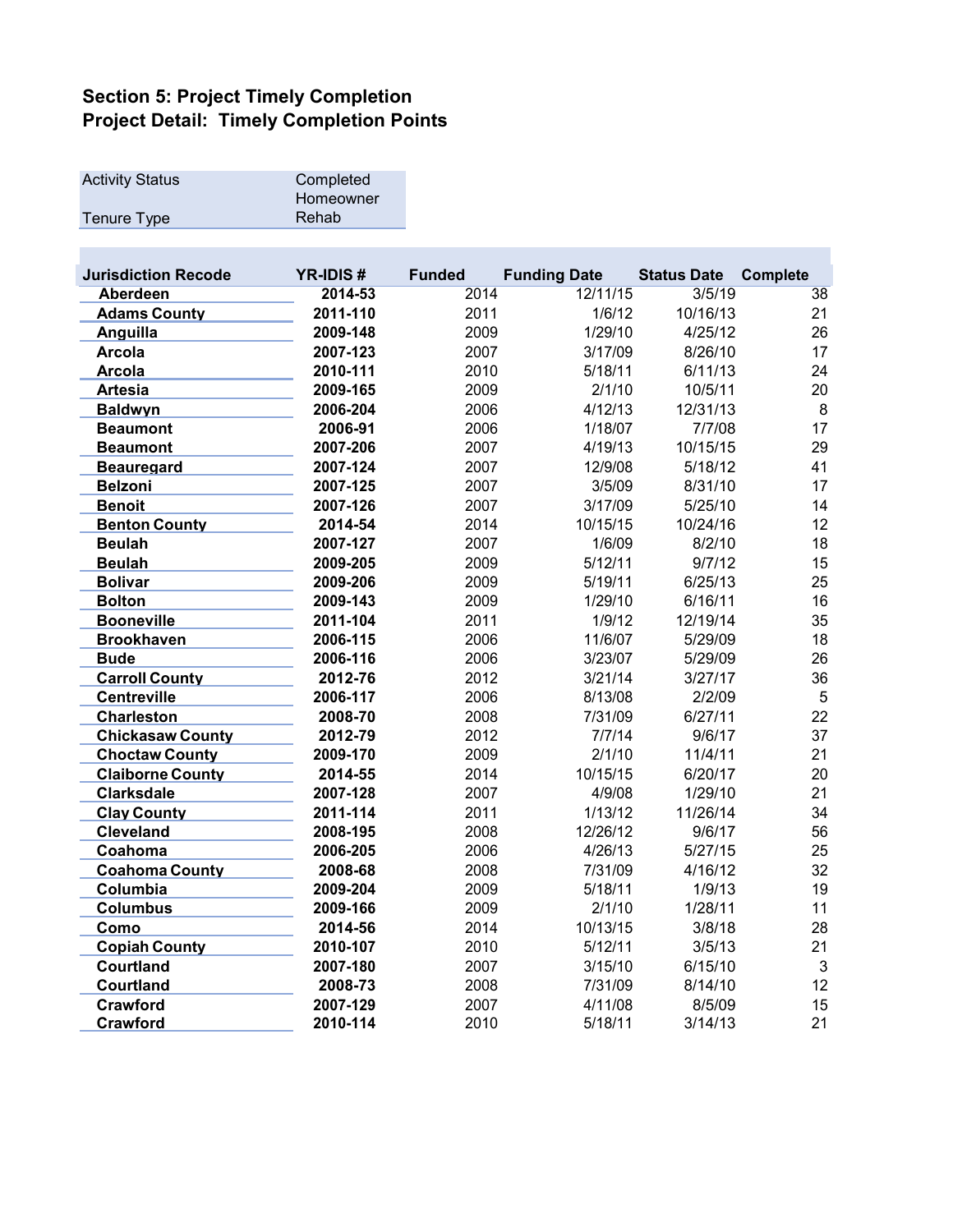| <b>Activity Status</b> | Completed |
|------------------------|-----------|
|                        | Homeowner |
| Tenure Type            | Rehab     |
|                        |           |

 $\mathcal{L}^{\text{max}}$ 

| <b>Jurisdiction Recode</b> | <b>YR-IDIS#</b> | <b>Funded</b> | <b>Funding Date</b> | <b>Status Date</b> | <b>Complete</b> |
|----------------------------|-----------------|---------------|---------------------|--------------------|-----------------|
| <b>Crenshaw</b>            | 2010-110        | 2010          | 5/12/11             | 9/21/12            | 16              |
| <b>Crosby</b>              | 2006-118        | 2006          | 10/23/07            | 8/13/08            | 9               |
| Crosby                     | 2009-142        | 2009          | 1/28/10             | 2/10/12            | 24              |
| <b>Cruger</b>              | 2008-62         | 2008          | 1/8/09              | 7/27/09            | $6\phantom{1}$  |
| Cruger                     | 2009-154        | 2009          | 1/29/10             | 6/20/11            | 16              |
| Cruger                     | 2014-58         | 2014          | 10/13/15            | 9/22/17            | 23              |
| <b>Dekalb</b>              | 2009-150        | 2009          | 1/29/10             | 4/7/11             | 14              |
| D'Lo                       | 2012-48         | 2012          | 12/17/12            | 6/16/17            | 53              |
| <b>Doddsville</b>          | 2007-130        | 2007          | 4/11/08             | 5/11/11            | 37              |
| <b>Drew</b>                | 2007-131        | 2007          | 3/17/09             | 7/2/10             | 15              |
| <b>Drew</b>                | 2007-202        | 2007          | 12/18/12            | 9/25/15            | 33              |
| Duncan                     | 2008-65         | 2008          | 10/30/08            | 9/23/11            | 34              |
| <b>Durant</b>              | 2010-112        | 2010          | 5/12/11             | 2/4/13             | 20              |
| <b>Durant</b>              | 2014-59         | 2014          | 11/4/15             | 4/24/18            | 29              |
| <b>Edwards</b>             | 2012-44         | 2012          | 12/17/12            | 2/24/14            | 14              |
| <b>Ellisville</b>          | 2009-153        | 2009          | 1/29/10             | 2/3/11             | 12              |
| <b>Ethel</b>               | 2008-71         | 2008          | 10/30/08            | 11/25/09           | 12              |
| Eupora                     | 2012-51         | 2012          | 12/27/12            | 9/9/14             | 20              |
| <b>Fayette</b>             | 2006-119        | 2006          | 5/19/08             | 7/6/10             | 25              |
| <b>Flora</b>               | 2011-103        | 2011          | 1/9/12              | 3/12/15            | 38              |
| <b>Franklin County</b>     | 2010-116        | 2010          | 5/31/11             | 8/14/13            | 26              |
| <b>George County</b>       | 2006-93         | 2006          | 1/18/07             | 3/21/08            | 14              |
| Goodman                    | 2008-69         | 2008          | 1/27/10             | 12/1/10            | 10              |
| <b>Greene County</b>       | 2006-92         | 2006          | 1/18/07             | 1/25/10            | 36              |
| Greenville                 | 2012-49         | 2012          | 12/18/12            | 1/7/16             | 36              |
| Greenwood                  | 2012-42         | 2012          | 12/18/12            | 2/24/16            | 38              |
| <b>Grenada County</b>      | 2014-60         | 2014          | 10/15/15            | 9/5/18             | 34              |
| <b>Gunnison</b>            | 2009-162        | 2009          | 2/1/10              | 9/21/11            | 19              |
| <b>Hazelhurst</b>          | 2006-120        | 2006          | 3/4/08              | 5/18/09            | 14              |
| <b>Hazelhurst</b>          | 2014-61         | 2014          | 10/14/15            | 10/24/17           | 24              |
| Heidelberg                 | 2006-114        | 2006          | 2/12/07             | 2/10/10            | 35              |
| <b>Hollandale</b>          | 2008-67         | 2008          | 1/19/10             | 5/27/11            | 16              |
| Hollandale                 | 2011-106        | 2011          | 1/9/12              | 1/6/16             | 47              |
| <b>Humphreys County</b>    | 2007-132        | 2007          | 2/16/09             | 8/28/10            | 18              |
| <b>Indianola</b>           | 2012-47         | 2012          | 12/27/12            | 2/6/14             | 13              |
| <b>Inverness</b>           | 2007-205        | 2007          | 4/15/13             | 9/25/15            | 29              |
| <b>Inverness</b>           | 2009-160        | 2009          | 2/1/10              | 9/12/12            | 31              |
| Isola                      | 2006-207        | 2006          | 4/15/13             | 4/21/15            | 24              |
| Isola                      | 2009-155        | 2009          | 1/29/10             | 4/25/12            | 26              |
| <b>Issaquena County</b>    | 2011-107        | 2011          | 1/10/12             | 9/9/14             | 31              |
| Itta Bena                  | 2009-208        | 2009          | 5/18/11             | 10/24/13           | 29              |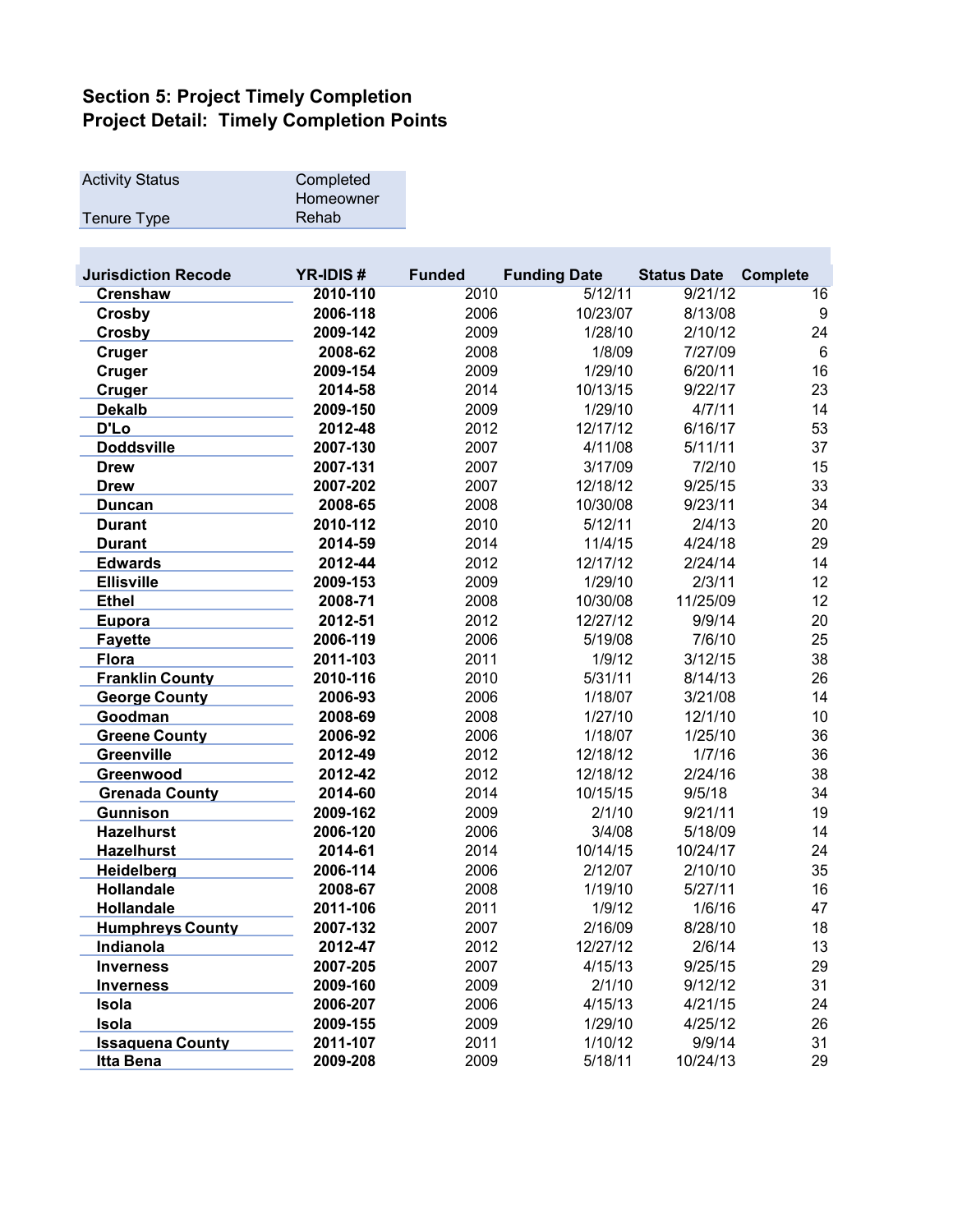| Completed<br>Homeowner |
|------------------------|
| Rehab                  |
|                        |

 $\mathcal{L}^{\text{max}}$ 

| <b>Jurisdiction Recode</b>    | <b>YR-IDIS#</b> | <b>Funded</b> | <b>Funding Date</b> | <b>Status Date</b> | <b>Complete</b> |
|-------------------------------|-----------------|---------------|---------------------|--------------------|-----------------|
| <b>Jasper County</b>          | 2013-57         | 2013          | 7/24/14             | 2/15/18            | 42              |
| <b>Jefferson County</b>       | 2008-60         | 2008          | 10/29/08            | 8/6/10             | 21              |
| <b>Jefferson Davis County</b> | 2009-146        | 2009          | 1/29/10             | 3/7/11             | 13              |
| <b>Jefferson Davis County</b> | 2011-105        | 2011          | 1/16/12             | 11/19/13           | 22              |
| <b>Jefferson Davis County</b> | 2014-52         | 2014          | 10/8/15             | 1/19/17            | 15              |
| <b>Jones County</b>           | 2009-214        | 2009          | 12/17/12            | 8/21/15            | 32              |
| Kilmichael                    | 2013-54         | 2013          | 7/7/14              | 3/6/17             | 31              |
| <b>Lambert</b>                | 2008-66         | 2008          | 7/22/09             | 3/24/11            | 20              |
| <b>Lawrence County</b>        | 2008-64         | 2008          | 10/30/08            | 5/9/12             | 42              |
| Leflore                       | 2007-133        | 2007          | 4/11/08             | 8/24/10            | 28              |
| <b>Leflore County</b>         | 2011-144        | 2011          | 12/28/12            | 6/9/15             | 29              |
| Leland                        | 2008-72         | 2008          | 1/8/09              | 7/31/09            | $6\phantom{1}6$ |
| Leland                        | 2010-117        | 2010          | 5/12/11             | 8/1/13             | 26              |
| Lexington                     | 2007-134        | 2007          | 10/30/08            | 6/18/09            | $\overline{7}$  |
| Lexington                     | 2015-29         | 2015          | 10/15/15            | 12/11/18           | 37              |
| Lexington                     | 2009-156        | 2009          | 1/29/10             | 3/18/11            | 13              |
| <b>Lincoln County</b>         | 2009-163        | 2009          | 2/1/10              | 5/14/12            | 27              |
| Louise                        | 2009-168        | 2009          | 2/1/10              | 9/21/11            | 19              |
| <b>Lowndes County</b>         | 2008-196        | 2008          | 12/18/12            | 12/7/16            | 47              |
| Lula                          | 2010-118        | 2010          | 5/18/11             | 3/5/13             | 21              |
| <b>Macon</b>                  | 2010-106        | 2010          | 5/12/11             | 10/3/13            | 28              |
| <b>Marion County</b>          | 2006-90         | 2006          | 1/18/07             | 1/28/08            | 12              |
| <b>Marks</b>                  | 2012-46         | 2012          | 12/17/12            | 8/21/15            | 32              |
| <b>Marshall County</b>        | 2007-135        | 2007          | 4/11/08             | 2/26/10            | 22              |
| <b>Mayersville</b>            | 2006-121        | 2006          | 10/23/07            | 3/21/08            | $\overline{4}$  |
| <b>Mayersville</b>            | 2008-58         | 2008          | 10/29/08            | 1/21/10            | 14              |
| <b>Mayersville</b>            | 2011-113        | 2011          | 1/4/12              | 9/9/14             | 32              |
| <b>Mclain</b>                 | 2009-158        | 2009          | 1/29/10             | 1/10/12            | 23              |
| Merigold                      | 2012-52         | 2012          | 12/21/12            | 2/4/15             | 25              |
| <b>Metcalfe</b>               | 2013-60         | 2013          | 7/2/14              | 8/25/15            | 13              |
| <b>Montgomery County</b>      | 2011-143        | 2011          | 12/18/12            | 4/15/14            | 15              |
| <b>Moorhead</b>               | 2009-152        | 2009          | 1/29/10             | 9/21/11            | 19              |
| <b>Morgan City</b>            | 2009-151        | 2009          | 1/29/10             | 9/21/11            | 19              |
| <b>Morton</b>                 | 2014-62         | 2014          | 10/14/15            | 4/24/18            | 30              |
| <b>Mound Bayou</b>            | 2009-169        | 2009          | 2/1/10              | 9/30/11            | 19              |
| <b>Noxubee County</b>         | 2009-164        | 2009          | 2/1/10              | 11/4/11            | 21              |
| <b>Noxubee County</b>         | 2015-30         | 2015          | 10/15/15            | 4/26/18            | 30              |
| <b>Oakland</b>                | 2005-101        | 2005          | 3/17/06             | 4/29/09            | 37              |
| <b>Okolona</b>                | 2011-159        | 2011          | 7/7/14              | 9/22/17            | 38              |
| <b>Oktibbeha County</b>       | 2012-77         | 2012          | 3/24/14             | 2/24/16            | 23              |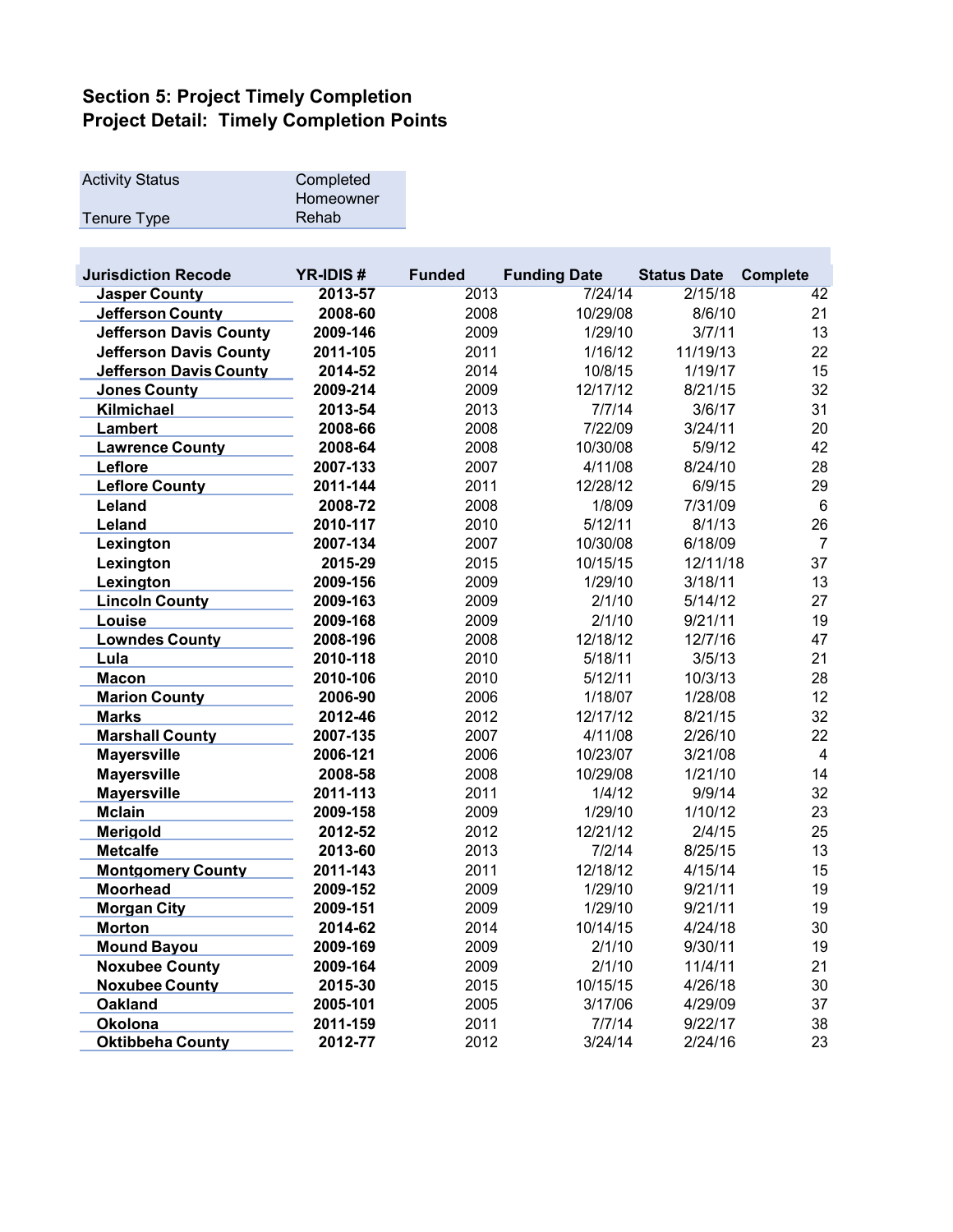| <b>Activity Status</b> | Completed |
|------------------------|-----------|
|                        | Homeowner |
| Tenure Type            | Rehab     |

| <b>Jurisdiction Recode</b> | <b>YR-IDIS#</b> | <b>Funded</b> | <b>Funding Date Status Date</b> |          | <b>Complete</b> |
|----------------------------|-----------------|---------------|---------------------------------|----------|-----------------|
| Osyka                      | 2006-122        | 2006          | 10/4/07                         | 12/18/08 | 14              |
| <b>Panola County</b>       | 2011-112        | 2011          | 1/9/12                          | 8/11/14  | 31              |
| <b>Perry County</b>        | 2006-100        | 2006          | 3/2/07                          | 3/20/08  | 12              |
| <b>Perry County</b>        | 2008-61         | 2008          | 10/29/08                        | 9/1/10   | 22              |
| <b>Pickens</b>             | 2010-104        | 2010          | 5/16/11                         | 11/29/12 | 18              |
| <b>Prentiss</b>            | 2011-102        | 2011          | 1/4/12                          | 6/2/15   | 40              |
| Quitman                    | 2015-28         | 2015          | 10/14/15                        | 12/718   | 37              |
| <b>Quitman County</b>      | 2007-136        | 2007          | 4/11/08                         | 6/15/10  | 26              |
| <b>Richton</b>             | 2007-137        | 2007          | 3/25/09                         | 6/7/10   | 14              |
| <b>Ripley</b>              | 2010-168        | 2010          | 7/7/14                          | 7/12/16  | 24              |
| <b>Rolling Fork</b>        | 2010-109        | 2010          | 5/16/11                         | 1/14/13  | 19              |
| <b>Rosedale</b>            | 2007-138        | 2007          | 3/17/09                         | 4/30/10  | 13              |
| <b>Rosedale</b>            | 2012-50         | 2012          | 12/17/12                        | 12/16/14 | 23              |
| <b>Ruleville</b>           | 2011-108        | 2011          | 1/4/12                          | 9/24/14  | 32              |
| <b>Sandersville</b>        | 2009-147        | 2009          | 1/29/10                         | 2/4/11   | 12              |
| <b>Schlater</b>            | 2009-161        | 2009          | 2/1/10                          | 6/12/12  | 28              |
| Scooba                     | 2008-205        | 2008          | 7/11/14                         | 4/24/18  | 45              |
| <b>Sharkey</b>             | 2013-61         | 2013          | 7/7/14                          | 5/12/16  | 22              |
| <b>Shaw</b>                | 2008-59         | 2008          | 10/29/08                        | 4/25/12  | 41              |
| <b>Shelby</b>              | 2013-56         | 2013          | 7/7/14                          | 5/12/16  | 22              |
| <b>Shuqualak</b>           | 2006-123        | 2006          | 3/19/07                         | 5/28/09  | 26              |
| <b>Sidon</b>               | 2007-139        | 2007          | 4/11/08                         | 10/13/11 | 42              |
| <b>Sidon</b>               | 2015-42         | 2015          | 11/24/15                        | 4/24/18  | 29              |
| <b>Silver City</b>         | 2007-140        | 2007          | 3/17/09                         | 8/28/10  | 17              |
| Sledge                     | 2009-157        | 2009          | 1/29/10                         | 9/30/11  | 20              |
| <b>Starkville</b>          | 2008-200        | 2008          | 4/19/13                         | 12/7/15  | 31              |
| <b>State Line</b>          | 2007-141        | 2007          | 12/10/08                        | 7/23/10  | 19              |
| <b>Sumrall</b>             | 2010-115        | 2010          | 5/12/11                         | 8/22/13  | 27              |
| <b>Sunflower</b>           | 2006-124        | 2006          | 3/12/07                         | 5/12/08  | 14              |
| <b>Sunflower County</b>    | 2006-125        | 2006          | 10/23/07                        | 5/19/08  | $\,6\,$         |
| <b>Sunflower County</b>    | 2011-109        | 2011          | 1/6/12                          | 8/22/14  | 31              |
| <b>Sunflower County</b>    | 2015-31         | 2015          | 10/15/15                        | 6/6/17   | 19              |
| <b>Tallahatchie County</b> | 2008-63         | 2008          | 7/20/09                         | 7/27/10  | 12              |
| <b>Tate County</b>         | 2007-142        | 2007          | 7/7/09                          | 4/11/11  | 21              |
| <b>Tchula</b>              | 2015-32         | 2015          | 10/15/15                        | 10/18/18 | 36              |
| <b>Tchula</b>              | 2009-207        | 2009          | 5/12/11                         | 8/22/13  | 27              |
| <b>Tishomingo County</b>   | 2008-204        | 2008          | 7/7/14                          | 2/2/16   | 18              |
| <b>Tutwiler</b>            | 2010-113        | 2010          | 5/18/11                         | 12/19/13 | 31              |
| <b>Utica</b>               | 2007-143        | 2007          | 12/9/08                         | 6/30/09  | $\,6\,$         |
| <b>Walnut</b>              | 2013-55         | 2013          | 7/1/14                          | 4/22/16  | 21              |
| <b>Walthall County</b>     | 2006-206        | 2006          | 4/15/13                         | 6/16/16  | 38              |